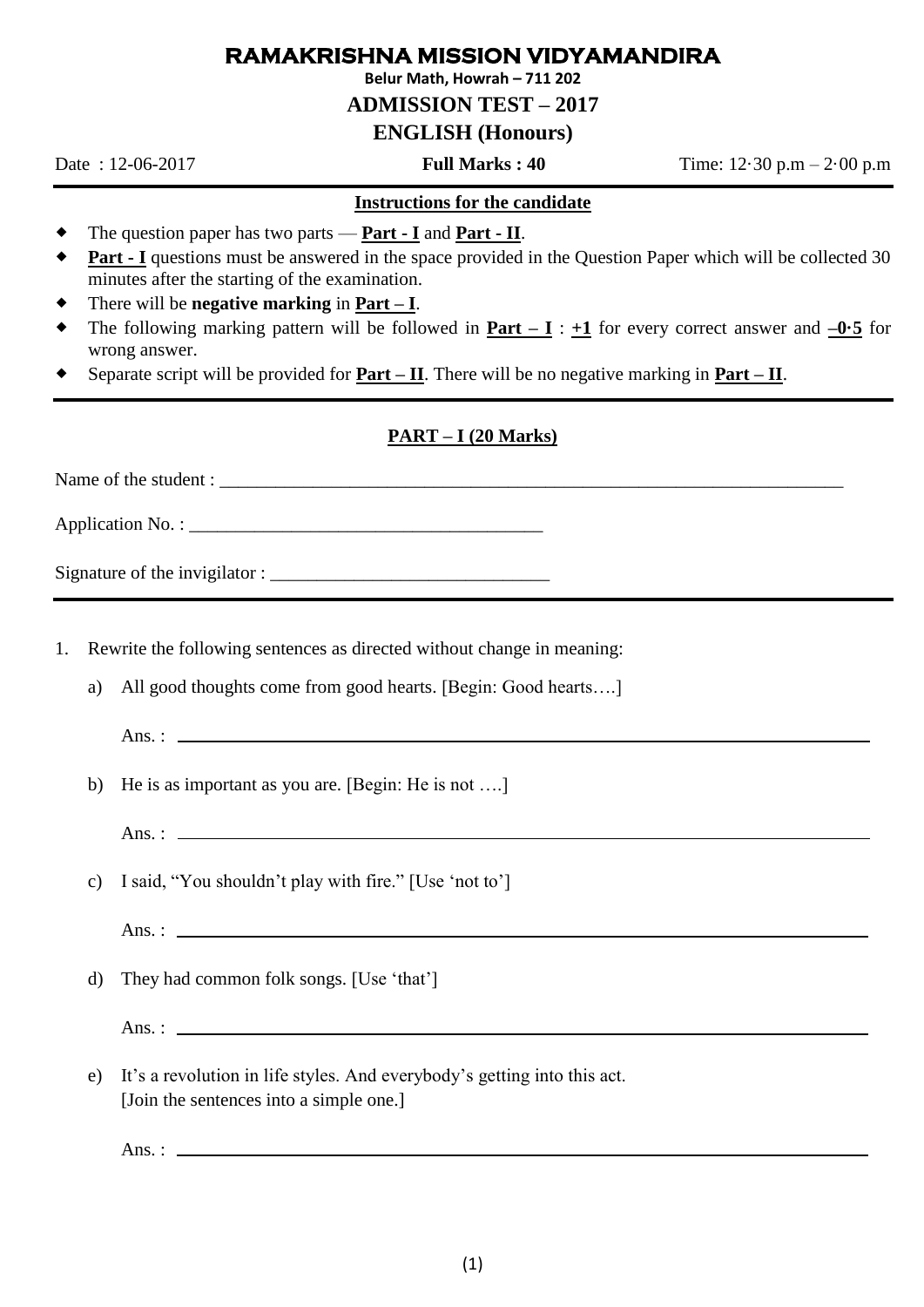2. Change the following into passive voice: a) It is time to ring the bell. Ans. : b) Please help me. Ans. : c) I want to buy an umbrella. Ans. : d) This box contains ice. Ans. : e) I know him. Ans. :  $\qquad \qquad$ 3. Fill the blank spaces in the following sentences with appropriate prepositions: a) I saw a funny programme ……….........................… television yesterday. b) A noisy environment is not conducive ……….........................… studying. c) I am sorry. I cannot comply ……….........................… such demands. d) I always count ……….........................… your help. e) This medicine will cure you ……….........................… malaria. 4. Fill the blank spaces in the following sentences with appropriate pronouns: a) We really enjoyed ……….........................… b) The film wasn't as good as the ……….........................… we saw last week. c) The song ………......................... wasn't very good, but the title of the song became a popular phrase. d) ……….........................… is responsible for this mess should clean it up. e) The pilots ……….........................… are nervous of flying because of terrorist threats.

**———— × ————**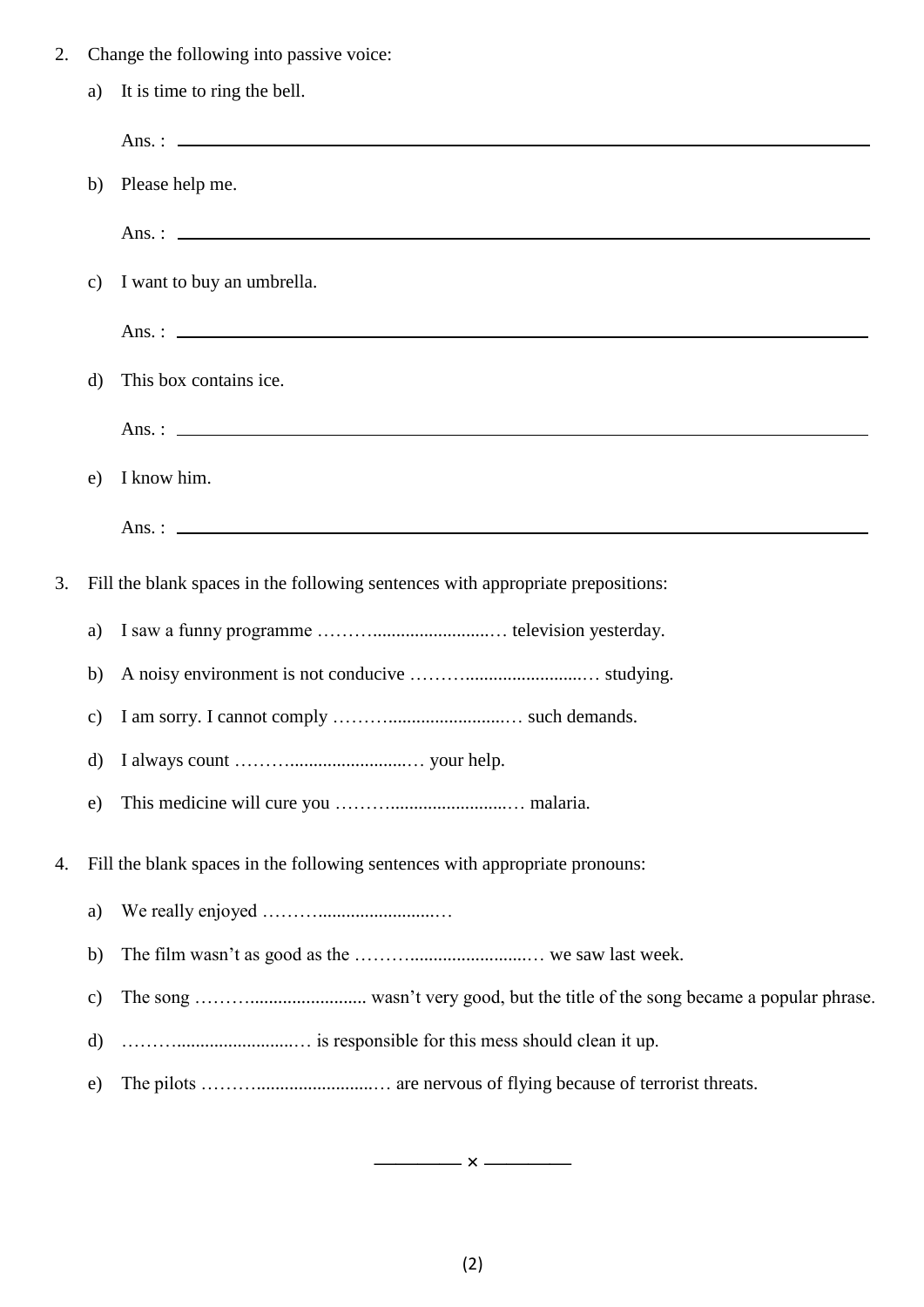## **RAMAKRISHNA MISSION VIDYAMANDIRA**

**Belur Math, Howrah – 711 202**

**ADMISSION TEST – 2017** 

## **ENGLISH (Honours)**

Date : 12-06-2017 **Full Marks : 40** Time: 12·30 p.m – 2·00 p.m

#### **Instructions for the candidate**

- The question paper has two parts **Part - I** and **Part - II**.
- **Part - I** questions must be answered in the space provided in the Question Paper which will be collected 30 minutes after the starting of the examination.
- There will be **negative marking** in **Part – I**.
- The following marking pattern will be followed in **Part – I** : **+1** for every correct answer and **–0·5** for wrong answer.
- Separate script will be provided for **Part – II**. There will be no negative marking in **Part – II**.

#### **PART – II (20 Marks)**

1. Read the passage below and answer the questions that follow: [10] There are some men who seem to be always on the lookout for trouble and, to tell the truth, they are seldom disappointed. Listening to such men one would think that this world is one of the stormiest and most disagreeable places. Yet, after all it is not such a bad place and the difficulty is often in the man who is too thin-skinned. On the other hand, the man who goes out expecting people to be like himself, kind and brotherly, will be surprised at the kindness he meets even in the most unlikely quarters. A smile is apt to be met with a responsive smile while the sneer is just as apt to provoke a snarl. Men living in the same neighbourhood may live vastly different lives. But it is not the neighbourhood which is quarrelsome, but the man within us. And we have it in our power to change our neighbourhood into a pleasant one by simply changing our own ways.

i) The passage is about

- a) our disagreeable and hostile world b) a kindly and pleasant world c) our indifferent and unresponsive world d) the world and what one makes of it
- ii) "... they are seldom disappointed". The statement denotes that such men a) welcome difficulties as a morale booster b) do not have to face any trouble c) manage to keep unruffled in the face of discomforts d) generally do not fail to come across troubles
- iii) The author's own view of the world is that it is a) one of the loveliest and quietest places b) an unpleasant and turbulent place c) a sordid place for those who suffer in life d) one's own excessive sensitivity that makes it a bad place
- iv) Which of the following is opposite in meaning to the expression 'thin-skinned' as used in the passage? a) intelligent b) awkward c) obstinate d) insensitive